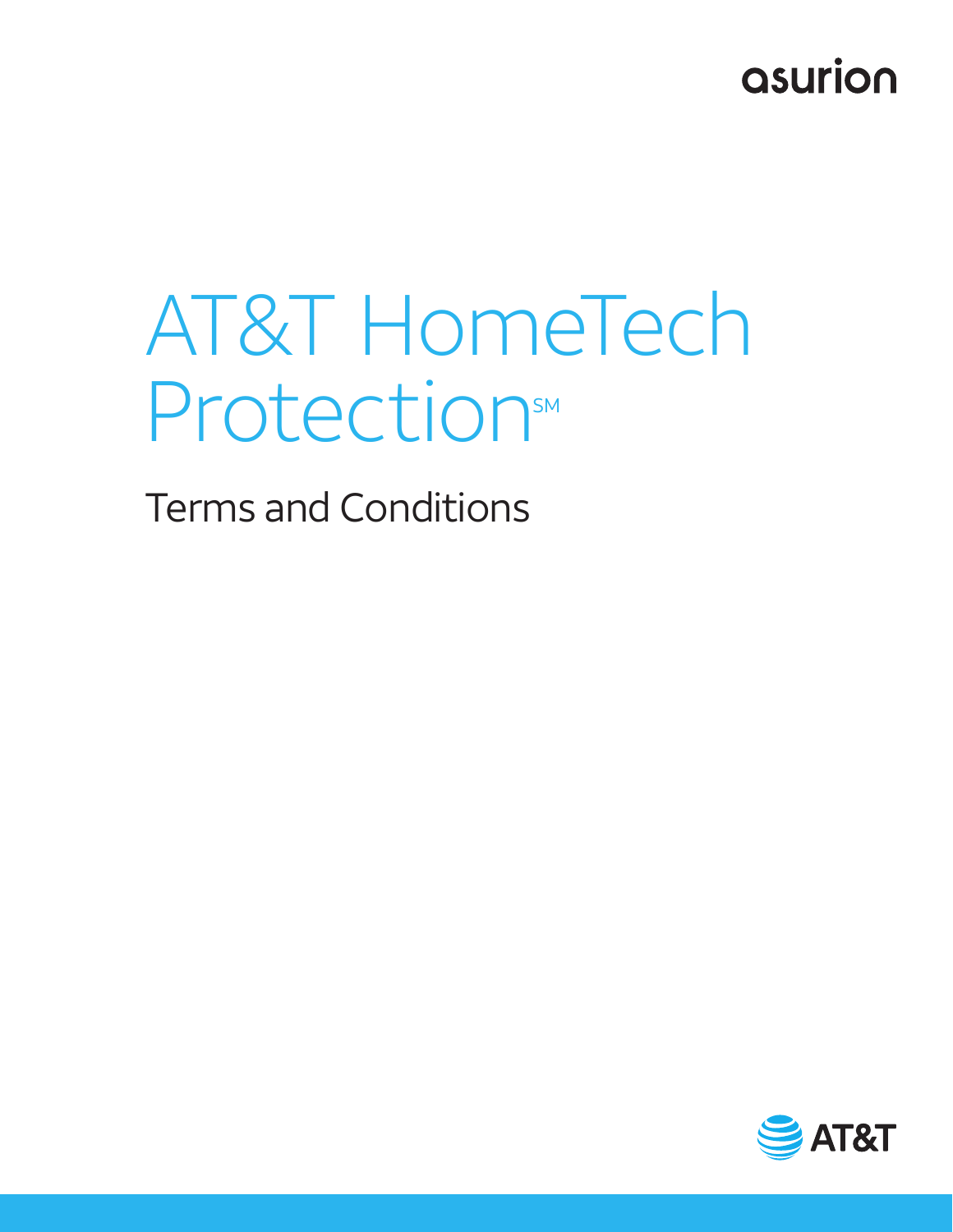We, the administrator or the seller of this Plan may make available additional products and services at a discount from time to time, for your consideration.

### **AT&T** HomeTech Protection®

#### **THESE SERVICE CONTRACT TERMS AND CONDITIONS (THE "PLAN") CONSTITUTE A LEGAL CONTRACT BETWEEN YOU, US AND THE ADMINISTRATOR (AS DEFINED BELOW). THIS PLAN REQUIRES YOU TO RESOLVE ANY DISPUTES WITH US THROUGH BINDING AND INDIVIDUAL ARBITRATION OR SMALL CLAIMS COURT, AND LIMITS OUR LIABILITY TO YOU. PLEASE READ THIS PLAN CAREFULLY AND COMPLETELY. IF YOU DO NOT AGREE WITH ANY OF ITS PROVISIONS, DO NOT USE THE SERVICES OFFERED BY THIS PLAN.**

- **I. OBLIGOR:** The company obligated under this Plan in all states, except Florida, and the District of Columbia is: **Asurion Service**  Plans, Inc., whose address is P.O. Box 061078, Chicago, IL 60606-1078, and phone number is (866) 642-4170. If purchased in Florida, the company obligated under this Plan is: **Asurion Service Plans of Florida, Inc.** whose address is P.O. Box 061078, Chicago, IL 60606- 1078, and phone number is (866) 642-4170.
- **II. DEFINITIONS:** Throughout this Plan, the following words have the following meanings: **(1) "we"**, **"us"**, and **"our"** mean the company obligated under this Plan, as stated in the Obligor section of this Plan; **(2) "you"** and **"your"** mean the individual that purchased this Plan for residential or personal purposes; **(3) "administrator"** means: (a) Asurion Services, LLC in all states, except Florida, and the District of Columbia, and (b) Asurion Service Plans of Florida, Inc. in Florida. The administrator can be contacted at: P.O. Box 1340, Sterling, VA, 20167, or by phone at: (866) 642-4170; **(4) "seller"** means AT&T, the seller of this Plan; **(5) "covered product(s)"** mean the eligible qualifying item(s) listed in Section V.(a) of this Plan that is/are owned by you and covered by this Plan; **(6) "breakdown"** means the mechanical or electrical failure of the covered product caused by: (i) defects in materials and/or workmanship; (ii) power surge; (iii) dust, heat or humidity; (iv) normal wear and tear; or (v) unintentional and accidental damage from handling as a result of normal use ("ADH") for laptops, tablets, portable DVD/Blu-ray players, portable gaming devices, wearables, audio headsets, virtual reality headset and printer display screens only; and **(7) "replacement product"** means a **NEW, REFURBISHED OR REMANUFACTURED PRODUCT OF EQUAL OR SIMILAR FEATURES AND FUNCTIONALITY THAT PERFORMS TO THE FACTORY SPECIFICATIONS OF THE ORIGINAL COVERED PRODUCT.** Technological advances may result in a replacement product with a lower selling price than the original product.
- **III. INSTRUCTIONS:** This Plan, including the terms, conditions, limitations and exclusions, and your enrollment confirmation, containing the commencement date of this Plan, constitute the entire agreement between you and us. Please keep this Plan and the enrollment confirmation for future reference; you may need them to obtain service. The covered product(s) must be in good working condition prior to your enrollment in this Plan. You must follow the instructions that are in the owner's manual for proper use, care and maintenance of the covered product(s). Failure to follow the manufacturer's maintenance and service guidelines may result in the denial of coverage under this Plan. We strongly recommend (but do not require as a condition of this Plan) the regular back up of data and software. If applicable, it is important that you back up all data files on your covered product prior to the commencement of service; repairs to your covered product may result in the deletion of such data files.
- **IV. COVERAGE TERM:** The term and monthly billing for this Plan begins on the date you enroll indicated on your enrollment confirmation and continues on a month-to-month basis unless cancelled. **There is thirty (30) day waiting period after the Plan term begins before coverage becomes effective and you can make a claim. COVERAGE UNDER THE PLAN BECOMES EFFECTIVE THIRTY-ONE (31) DAYS AFTER YOUR PLAN TERM BEGINS; NO SERVICE WILL BE PROVIDED DURING THE INITIAL THIRTY (30) DAYS OF THE PLAN. If this Plan is cancelled, coverage will continue for thirty (30) days after the cancellation date.** There will be no lapse in coverage if you relocate within the seller's service area, provided that you continue your enrollment in the Plan and notify us of the relocation. In the event your covered product is being serviced by us when this Plan expires, the term of this Plan will be extended until the covered repair has been completed and the covered product has been delivered to you.
- **V. WHAT IS COVERED:** This Plan covers replacement costs or parts and labor costs to repair your covered product in the event it experiences a breakdown that is not covered under any insurance policy, warranty or other service contract, up to the Plan Limits of Liability in Section X. If your covered product experiences a breakdown, we will, at our discretion: (1) repair the covered product, (2) replace the covered product with a replacement product, (3) reimburse you for authorized repairs to the covered product or (4) reimburse you in the form of a gift card or check, for the replacement cost of the covered product, as determined by us, based on its value immediately prior to the breakdown. Non-original parts may be used for repair of the covered product. **Please note: if your covered product is still in the manufacturer's warranty period, service under this Plan may void the manufacturer's warranty.** On-site, depot or carry-in service may be available; the administrator will inform you what type of service your covered product qualifies for when you file your claim. Coverage under this Plan also includes unlimited access to technical assistance and support for your covered product(s) through the AT&T HomeTech Protection technical support application during the term of this Plan. AT&T HomeTech Protection technical support terms of service can be accessed at hometechprotection.com. To download AT&T HomeTech Protection technical support, go to hometechprotection.com or call 866-642-4170.
	- **a. COVERED PRODUCTS:** This Plan covers an unlimited quantity of the following products, of any size, age and any brand, as outlined below.

#### **Home Office and Home Entertainment:**

- Home routers (wired or wireless).
- External hard drives.
- Printers and multifunction printers, excluding three dimensional object printers or similar, or crafting printers.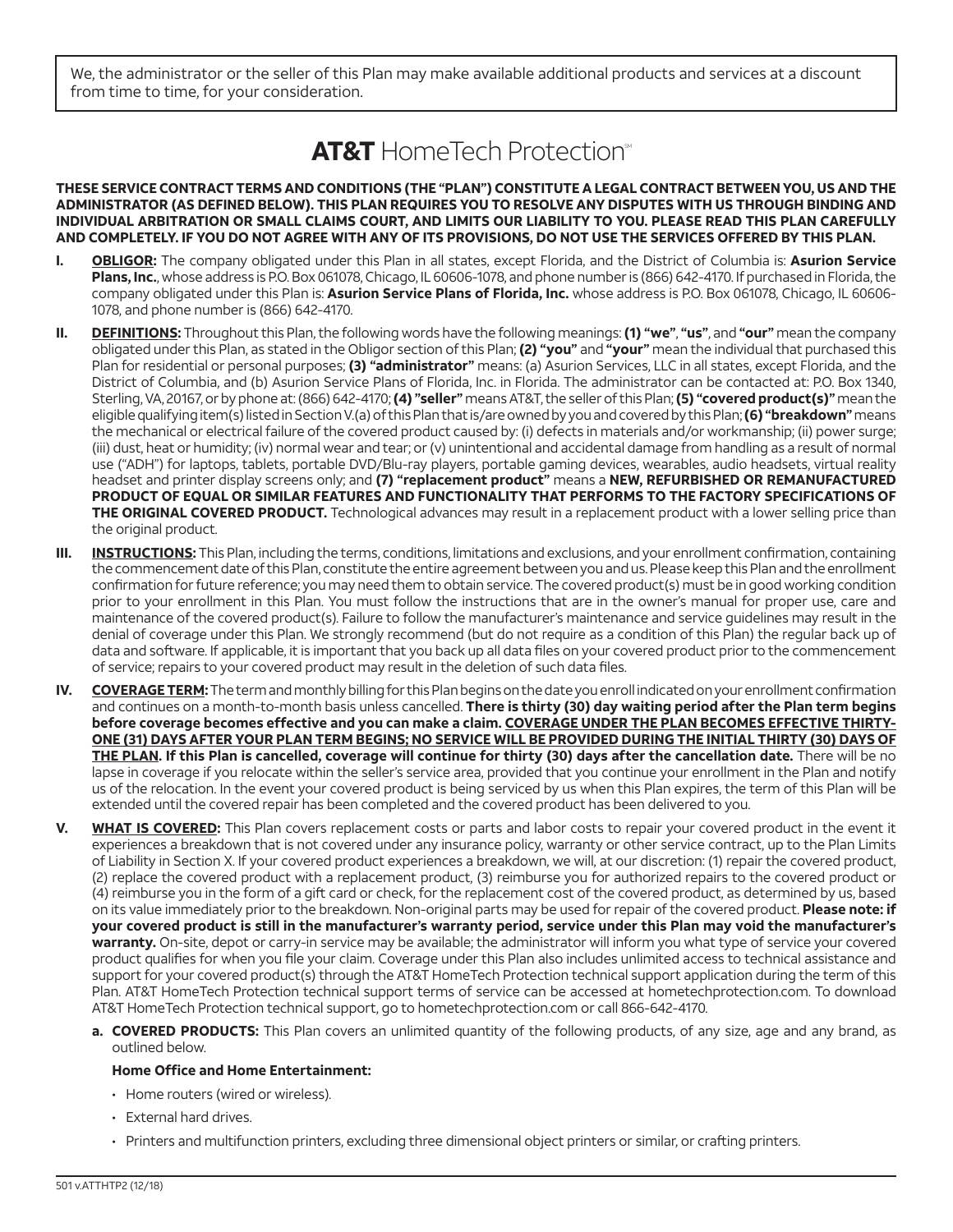- LCD, LED televisions (collectively referred to as "television"). Televisions include coverage for the original remote control.
- Gaming systems. Gaming systems include the original remote controls.
- Home theater systems that include any of the following if purchased as a set: a receiver, sound bar, speakers, Blu-Ray player, amplifier, subwoofer and tuner (collectively referred to as "home theater system in a box" or "home theater systems in a box").
- DVD players, Blu-Ray players and portable DVD/Blu-ray players (collectively referred to as "DVD players").
- Wifi tablets that are not connected to a data plan ("non-connected"), desktops, and laptops (collectively referred to as "PC" or "PCs"). Each PC can include one (1) of each of the following accessories: an associated external monitor, keyboard (wired or wireless), mouse (wired or wireless), modem and external desktop speaker set (wired). PCs eligible for coverage under this Plan are those equipped with a Windows Operating System version Windows 8 or newer or Android version 1.6 or newer and Apple computers which are equipped with an Apple operating system version OS X (10) or newer or Chrome OS.
- Wifi Extenders
- Bluetooth and Wi-Fi enabled speakers
- Audio/video streaming devices, including original remotes or portable devices intended for audio/video streaming
- Audio headsets, including audio headphones (collectively referred to as "audio headsets")
- Virtual Reality Headsets

#### **Smart Home Products:**

- Smart device hubs
- Smart light dimmers
- Smart thermostats
- Smart smoke detectors
- Smart door locks
- Smart home security cameras
- Smart video doorbells
- Smart carbon monoxide detectors
- Smart alarm contact sensors
- Smart alarm flood and freeze sensors
- Smart alarm glassbreak sensors
- Smart alarm keypads
- Smart alarm motion detectors
- Smart alarm panic buttons
- Smart alarm range extenders

 All of the "Smart" products above must utilize one of the following home networking solutions to be eligible for this Plan: enabled Wi-Fi, Matter, ZigBee, Z-Wave, Insteon, or Thread Group or other networking solution as approved by us.

#### **Personal Wearables:**

- Non-connected health and fitness bands
- Non-connected smart watches
- **b. CARRY-IN SERVICE:** If the covered product requires service, we may instruct you to bring it to an authorized repair center for repair. Non-original parts may be used for the repair of the covered product.
- **c. ON-SITE SERVICE:** If the covered product requires on-site service, an adult (18 years or older) must be present during the time of service. You must provide a safe, non-threatening environment for our technicians in order to receive on-site service. If our technicians determine that certain repairs cannot be completed where the covered product is located and must be repaired at another location, this Plan will cover shipping and handling costs. Covered products installed in cabinetry and other types of built-in applications are eligible for service as long as you make the covered product reasonably accessible to the technician. We are not responsible for dismantling or reinstalling furniture or fixed infrastructures when removing or reinstalling repaired or replaced covered products into furniture or cabinetry. Non-original parts may be used for repair of the covered product.
- **d. REPAIR DEPOT SERVICE:** If the covered product is not serviced on-site, it will be shipped to a designated repair depot for service. We will send you a prepaid shipping label and instructions for shipping your covered product to our authorized service center. Non-original parts may be used for repair of the covered product.
- **e. REPLACEMENT PRODUCTS & REIMBURSEMENTS:** If we opt to provide you a replacement product, we reserve the right to take ownership of the original covered product. We may require that you return or send pictures of the original covered product to us for inspection as a condition to receiving a replacement product or reimbursement. We will pay shipping and handling costs associated with the return of the original covered product.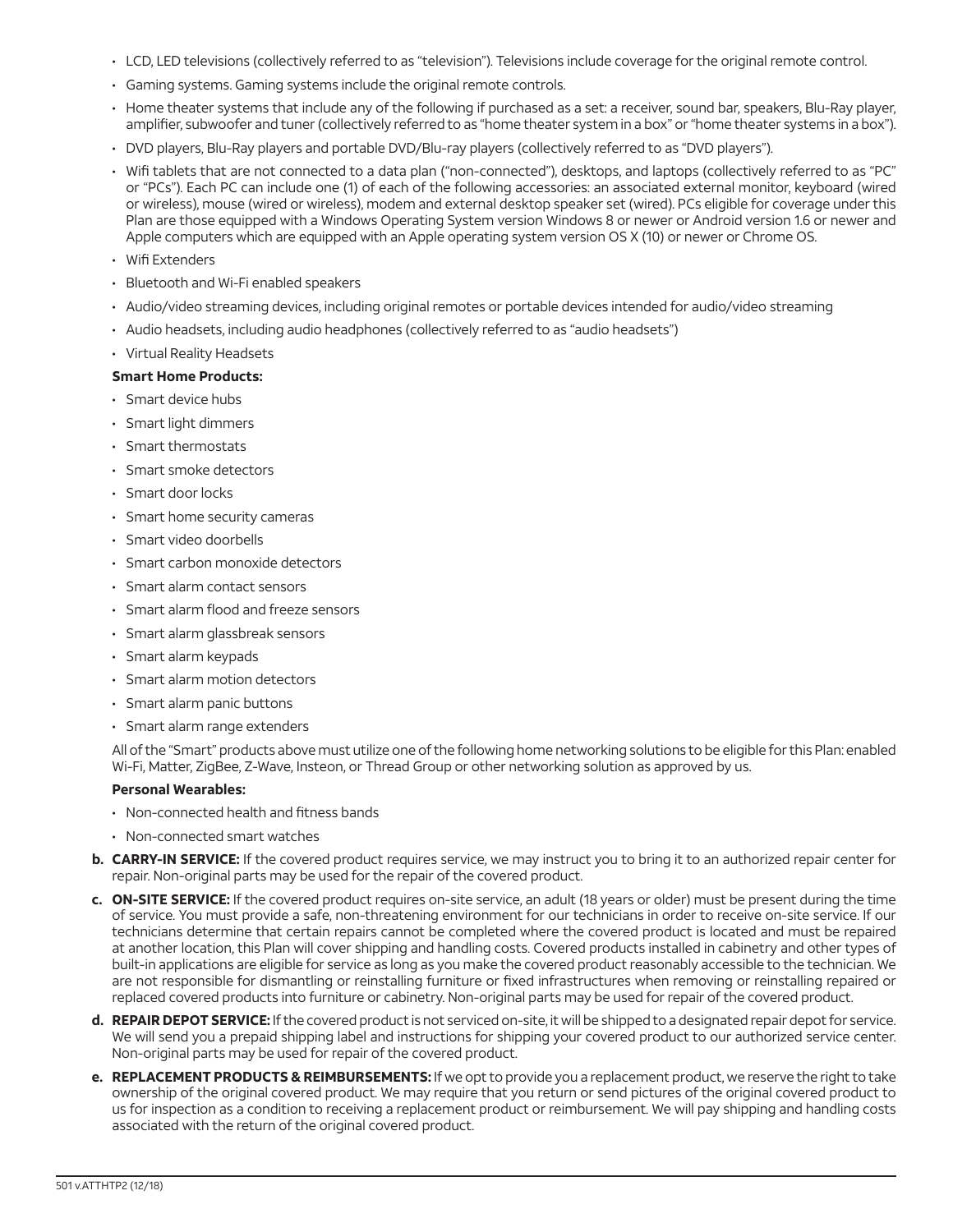- **VI. HOW TO MAKE A CLAIM:** In the event your covered product experiences a breakdown, at least thirty-one (31) days after the term begins. You may file a claim by going online to hometechprotection.com twenty-four (24) hours a day, seven (7) days a week or by calling (866) 642-4170, available 24/7. **You must file your claim prior to having service; all repairs or replacements must be authorized in advance. Unauthorized repairs or replacements may not be covered.** If your covered product requires service, a service fee for each approved claim may apply, as described in Section VIII. We may require you to fill out a claim facilitation form and/or provide a copy of your State or Federal issued photo I.D., other than a professional or student license or I.D., prior to receiving service or replacement or reimbursement for the covered product. Any abuse of this Plan by you, including but not limited to filing a claim for a product not belonging to you, may result in cancellation of this Plan. The cost to repair or replace the covered product cannot exceed the available balance of funds under the aggregate claim limit, as set forth in Section X. All claims under this Plan must be reported to us within sixty (60) days after cancellation of this Plan.
- **VII. INTERNATIONAL SERVICE:** Service under this Plan is not available outside of the United States.
- **VIII. SERVICE FEE:** In the event your covered product experiences a breakdown, you must pay a service fee, plus applicable taxes, as shown in the service fee schedule below. The service fee must be paid and received in advance of service being provided and may be paid with a valid debit or credit card. A service fee does not apply to the repair or replacement of standalone routers including mesh routers, wifi extenders, external hard drives, original remote controls, PC or gaming system accessories, DVD Players, streaming devices, smart alarm contact sensors, smart alarm flood and freeze sensors, smart alarm glassbreak sensors, smart alarm keypads, smart alarm motion detectors, smart alarm panic buttons, smart alarm range extenders, smart device hubs, smart light dimmers, smart smoke detectors, or smart carbon monoxide detectors, however, the associated costs will apply toward your aggregate claim limit under Section X.

| <b>Covered Products or Service</b>                                                                                                                         | <b>Service Fee</b> |
|------------------------------------------------------------------------------------------------------------------------------------------------------------|--------------------|
| PCs, Printers, Televisions, Gaming systems, Home theater<br>systems in a box, Bluetooth and Wi-Fi connected speakers, and<br>virtual reality headsets      | \$99               |
| Audio headsets, Health and fitness bands, smart door locks,<br>smart home security cameras, smart thermostats, smart video<br>doorbells, and smart watches | \$49               |

**IX.** PAYMENT: You agree to pay the monthly fee for this Plan, which was disclosed to you at the time you enrolled in this Plan. The monthly fee, plus applicable taxes, will be billed on a monthly basis on your bill. Non-payment by you will result in cancellation of the Plan.

#### **X. PLAN LIMITS OF LIABILITY:**

- **a. PER CLAIM LIMIT:** The maximum amount we will pay for any single claim on a covered product is \$2,000.00; our liability in the event of any single claim is the least of the cost of: (i) authorized repairs; (ii) replacement with a replacement product; (iii) reimbursement for authorized repairs or replacement; or (iv) the replacement value of the covered product, as determined by us, up to the per claim limit of this Plan of \$2,000.00.
- **b. AGGREGATE CLAIM LIMIT:** The maximum amount we will pay for all claims made in any twelve (12) month rolling period is \$5,000.00. The twelve (12) month rolling period begins on the date of your first claim.
- **c. IF YOU MEET OR EXCEED THE AGGREGATE LIMIT:** In the event you reach the aggregate claim limit and the product requires additional repairs, we may be able to provide you with information on how to get the product repaired, however, we will not be responsible for any costs related to these repairs. A covered claim will apply to your aggregate claim limit for twelve (12) months after the claim is completed, at which point that claim will roll off your account and that claim, or the associated costs will be added back to your available aggregate claim limit balance.
- **d. IF YOU RE-ENROLL OR MAKE CHANGES TO YOUR PLAN:** If you enroll in a different plan offered by the seller for which we are the Obligor, the cost of any claims made under this Plan will carry forward and apply to the aggregate claim limit of the new plan. If you terminate this Plan and re-enroll at a later date, the cost of any claims made under this Plan within twelve (12) months of your re-enrollment date will remain on your account and apply to the aggregate claim limit when you re-enroll.
- **XI. REGISTRATION:** Registration of this Plan is not required. At your option, you may register the covered products at any time during the coverage term. To perform this registration, please visit hometechprotection.com or call (866) 642-4170. Changes and/or updates to your registered covered products can be made by updating your account at the web address or phone number listed above.
- **XII. EXCLUSIONS: This Plan does not cover the following:**
	- **a. Consequential, incidental, special or indirect damages or losses, including but not limited to, loss of use, loss of business, loss of profits, loss of data, down-time and charges for time and effort;**
	- **b. Pre-existing conditions at the time of your enrollment in this Plan;**
	- **c. Cosmetic defects, damage to or failures of non-operational components that do not inhibit the proper operation and performance of a covered product, including but not limited to: appearance parts, decorative finishing, finish defects, nonfunctional plastic, trim, attachments, and accessories (except as otherwise stated herein);**
	- **d. Breakdown resulting from: improper installation or setup, use not approved in the manufacturer's specifications, unauthorized modifications, alterations, repairs or repair personnel;**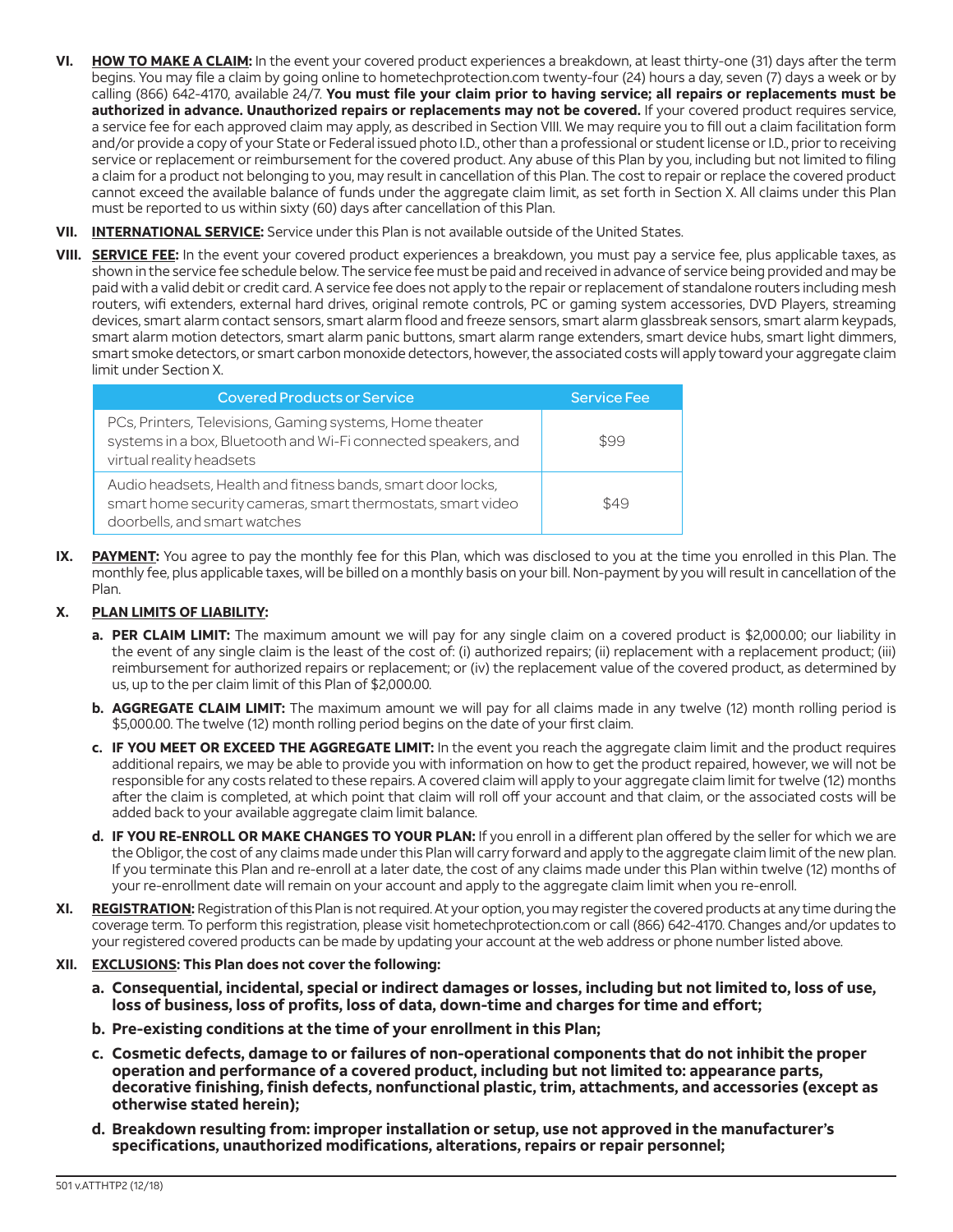- **e. Breakdown due to any design flaw or systemic manufacturing defect, or breakdown covered by a manufacturer's warranty or manufacturer's recall in effect at the time of the failure;**
- **f. Breakdown caused by acts of God or other disaster (whether natural, man-made, local or catastrophic), abuse, acts of war, civil disorders, corrosion, dirt, mold, dust, earthquake, fire, hail, insects or other animals, liquid immersion, malicious mischief, misuse, negligence, nuclear accident, riot, rust, sand, smoke, storm, terrorist attack, vandalism, wind;**
- **g. Costs associated with installation or uninstallation of any covered product;**
- **h. Products that are not owned by you, leased and rented products, or products that are not customarily located in your specified residence;**
- **i. Breakdown that occurs either while the covered product is in storage or in the course of transit, delivery, or redelivery, other than when located at our designated repair depot;**
- **j. Normal periodic or preventative maintenance, inspections, cleaning, or tune-ups, minor adjustments and settings outlined in the owner's manual that the user can perform, or costs related to any service request which results in customer education or no problem found;**
- **k. Covered products whose serial number has been altered or removed;**
- **l. Theft or loss of the covered product;**
- **m. Liability or damage to property, or injury or death to any person arising out of the operation, maintenance or use of the product;**
- **n. Special needs accessories including, but not limited to: handset boosters and visual ring indicators;**
- **o. Parts intended for periodic replacement including, but not limited to: batteries (excluding one annual laptop battery), bulbs, external power supplies, styluses, antennas, cartridges;**
- **p. Covered products located outside the United States;**
- **q. Data or software of any kind that is deleted or damaged during a repair or replacement under this Plan;**
- **r. Support or repairs to software, loss or damage to software due to any cause, including but not limited to: computer virus, worm, Trojan programs, adware, spyware, firmware or any other software program;**
- **s. Burned-in images and pixel failure within designed specifications or that do not materially alter the product's functionality;**
- **t. PCs that do not have administrator's permissions. Covered PCs must be able to upload and download software.**
- **XIII. RENEWAL:** This Plan renews from month-to-month unless cancelled.
- **XIV. TRANSFER:** This Plan is not transferable.
- **XV. CANCELLATION:** This Plan is provided on a month-to-month basis and can be cancelled by you at any time for any reason by notifying the administrator at P.O. Box 1818, Sterling, VA 20167 or by (866) 642-4170. This Plan may be cancelled by us or the administrator for any reason by notifying you in writing at least thirty (30) days prior to the effective date of cancellation, which notice shall state the effective date and reason for cancellation. If the Plan is cancelled: (a) by you within thirty (30) days of the receipt of this Plan, you will receive a full refund of all monthly Plan payments made by you under this Plan, less the cost of any claims that have been paid or repairs that have been made; or (b) by you after thirty (30) days of the receipt of this Plan, or cancelled by us or the administrator at any time, you will receive a refund equal to 100% of the pro-rata amount of the unearned portion of the monthly Plan fee, less the cost of any claims that have been paid or repairs that have been made. For residents of Alabama, Arkansas, California, Colorado, District of Columbia, Hawaii, Maine, Maryland, Massachusetts, Minnesota, Missouri, Nevada, New Jersey, New Mexico, New York, South Carolina, Texas, Washington, Wisconsin and Wyoming, any refund owed and not paid or credited within thirty (30) days of cancellation shall include a 10% penalty per month. Upon any cancellation by you, us or the Administrator, after the coverage effective date, you will have coverage provided at no cost for an additional thirty (30) days after the date of cancellation of this Plan. All claims under this Plan must be reported to us within sixty (60) days after cancellation of the Plan.
- **XVI. INSURANCE SECURING THIS PLAN:** This Plan is not an insurance policy, however, our obligations under this Plan are insured under an insurance policy issued by Continental Casualty Company, 151 N. Franklin St., Chicago, IL 60606. If you have filed a claim under this Plan and we fail to pay or provide service within sixty (60) days, or if we become insolvent or otherwise financially impaired, you may contact Continental Casualty Company directly at 1-800-831-4262 to report your claim.
- **XVII. CHANGES TO THE PLAN:** WE MAY CHANGE THE MONTHLY CHARGE FOR THE PLAN, ADMINISTRATION OF THE PLAN OR THESE TERMS AND CONDITIONS FROM TIME TO TIME UPON THIRTY (30) DAYS WRITTEN NOTICE TO YOU. SUCH NOTICE MAY BE PROVIDED AS IN A SEPARATE MAILING OR EMAIL OR BY ANY OTHER REASONABLE METHOD. IF YOU DO NOT AGREE TO THE MODIFIED CHARGES OR TERMS OF THE AGREEMENT, YOU MAY CANCEL THE PLAN BY NOTICE TO US OR THE ADMINISTRATOR AT ANY TIME IN ACCORDANCE WITH THESE TERMS AND CONDITIONS. THE PAYMENT OF APPLICABLE CHARGES BY YOU, OR A REQUEST FOR SERVICE UNDER THE PLAN, AFTER RECEIVING SUCH NOTICE OF A CHANGE IN THE CHARGES OR OTHER TERMS AND CONDITIONS WILL BE DEEMED TO BE ASSENT BY YOU TO THE CHANGE(S) IN THE CHARGES, TERMS OR CONDITIONS.
- **XVIII. LIMITATION OF LIABILITY:** IN NO EVENT WILL THE PLAN OBLIGOR, ADMINISTRATOR OR SELLER BE LIABLE FOR INDIRECT, INCIDENTAL OR CONSEQUENTIAL DAMAGES, INCLUDING BUT NOT LIMITED TO PERSONAL INJURIES OR LOSS OF INCOME ARISING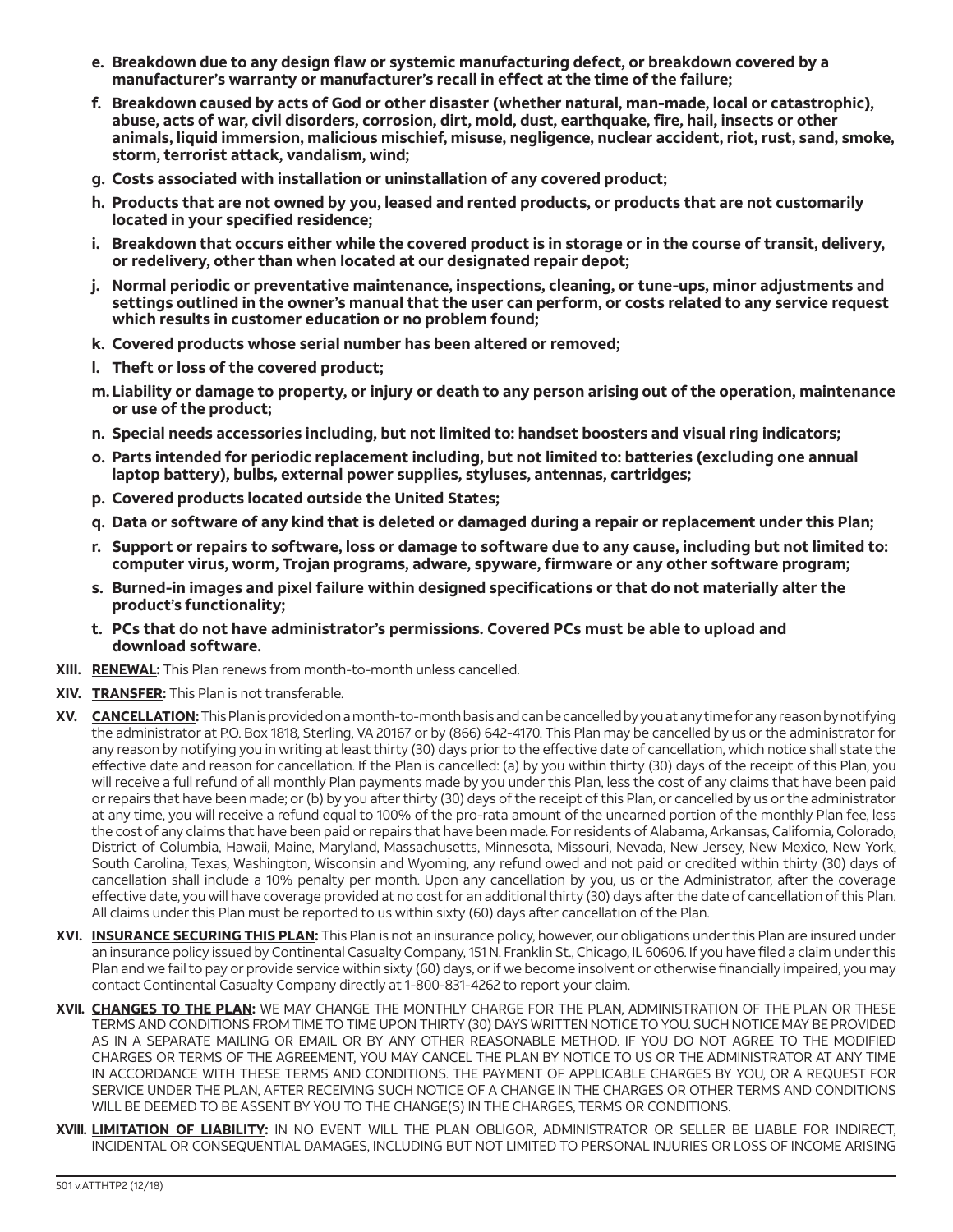OUT OF OR CONNECTED TO THE PROVISION OF THE PLAN, REPAIR OR REPLACEMENT OF COVERED PRODUCTS UNDER THE PLAN AND CAUSED BY NEGLIGENCE, ERROR, MISTAKE OR OMISSION ON THE PART OF THE PLAN OBLIGOR OR ADMINISTRATOR OR THEIR RESPECTIVE EMPLOYEES, AGENTS OR SUBCONTRACTORS.

**XIX. FORCE MAJEURE:** We are not responsible for any delay or failure in performance of any part of this Plan to the extent that such delay or failure is caused by fire, flood, explosion, war, strike, embargo, government requirement, regulatory agency requirement civil or military authority, acts of God, or other similar causes beyond our control.

 **NON-WAIVER:** Our failure in any circumstance to require strict compliance with any term or condition in this Plan shall not be deemed a waiver by us of any such term or condition under any other circumstance or of any other term or condition in this Plan.

**XX. ARBITRATION OR SMALL CLAIMS COURT AGREEMENT: Please read this section carefully. It affects your rights.** For the purposes of this arbitration or small claims court agreement (referred to as the "A.A") only, references to "we" and "us" also include (1) the respective parents, subsidiaries, affiliates, agents, employees, successors and assigns of the Obligor and administrator of this Plan (as defined above); and (2) the seller (as defined above) and its wholly owned subsidiaries, affiliates, agents, employees, successors and assigns. Most of your concerns about this plan can be addressed simply by contacting us at (866) 642-4170. In the event we cannot resolve any dispute with you, **YOU AND WE AGREE TO RESOLVE THOSE DISPUTES THROUGH BINDING ARBITRATION OR SMALL CLAIMS COURT INSTEAD OF THROUGH COURTS OF GENERAL JURISDICTION. YOU AND WE AGREE TO WAIVE THE RIGHT TO A TRIAL BY JURY AND WAIVE THE RIGHT TO PARTICIPATE IN CLASS ACTIONS OR OTHER REPRESENTATIVE PROCEEDINGS.**

#### **1. THIS A.A.:**

- **a.** Survives termination of this Plan.
- **b.** Is governed by the Federal Arbitration Act.
- **c.** Covers any dispute you have with us concerning or related, directly or indirectly, to this Plan.
- **d.** Does not prevent you from bringing an individual action against us in small claims court instead of pursuing arbitration.
- **e.** Does not prevent you from informing any government agency of your dispute. They may be able to seek relief on your behalf.

#### **2. ARBITRATION PROCESS:**

- **a.** How to start arbitration.
	- Send a written Notice of Claim by certified mail to Legal Department, P.O. Box 110656, Nashville, TN 37122-0656.
	- Describe the dispute and relief sought in the Notice.
	- If the dispute is not resolved within 30 days of receipt of the Notice, you may start an arbitration with the American Arbitration Association ("AAA"). You can contact the AAA and obtain a free copy of their rules and forms at www.adr.org or 1-800-778-7879.
- **b.** Arbitration will be conducted by the AAA following the Consumer Arbitration Rules ("Rules"). A court may decide the enforceability of this A.A. The arbitrator will decide all other issues. The arbitrator is bound by this A.A.
- **c.** Any hearing will take place in the county or parish of your mailing address unless you and we agree to a different location.

#### **3. FEES:**

- **a.** In most cases we will pay all filing, administration and arbitrator fees. If the arbitrator finds that your dispute was filed to harass or is frivolous, the Rules govern payment of the fees.
- **b.** We will reimburse you for a filing fee paid to the AAA. If you are unable to pay a filing fee, we will pay it if you send us a written request.

#### **4. ARBITRATION DECISION:**

- **a.** You and we agree not to disclose any settlement offers to the arbitrator before the arbitrator issues a decision.
- **b.** If the arbitrator finds in your favor and the damages awarded are greater than the last settlement we offered, we will do the following.
	- We will pay you the greater of the damages or \$7,500.
	- We will also pay your reasonable attorney's fees and arbitration expenses. You may not recover duplicate awards of fees and expenses.
- **c.** We waive any right we have to recover attorney's fees and expenses from you if we win the arbitration.
- **d.** If you seek declaratory or injunctive relief, it can only be awarded as necessary to provide you relief.

 **YOU AND WE AGREE THAT EACH PARTY MAY BRING CLAIMS AGAINST THE OTHER ONLY IN AN INDIVIDUAL CAPACITY AND NOT IN A PURPORTED CLASS ACTION, CLASS ARBITRATION OR REPRESENTATIVE PROCEEDING.** Unless you and we agree otherwise, the arbitrator may not consolidate your dispute with any other person's dispute and may not preside over any form of representative proceeding. If this specific provision is found to be unenforceable, then the entirety of this A. A. is null and void.

#### **XXI. STATE CHANGES: IF YOU RESIDE IN ONE OF THE FOLLOWING STATES, THESE PROVISIONS APPLY TO YOU:**

 **ARIZONA RESIDENTS:** If your written notice of cancellation is received prior to the expiration of the monthly term, we will not deduct the cost of any claims that have been paid or repairs that have been made. The pre-existing condition exclusion does not apply to conditions occurring prior to the sale of the consumer product by the seller, its assignees, subcontractors and/or representatives. The Arbitration Agreement of this Plan does not preclude you from contacting the Consumer Protection Division of the Arizona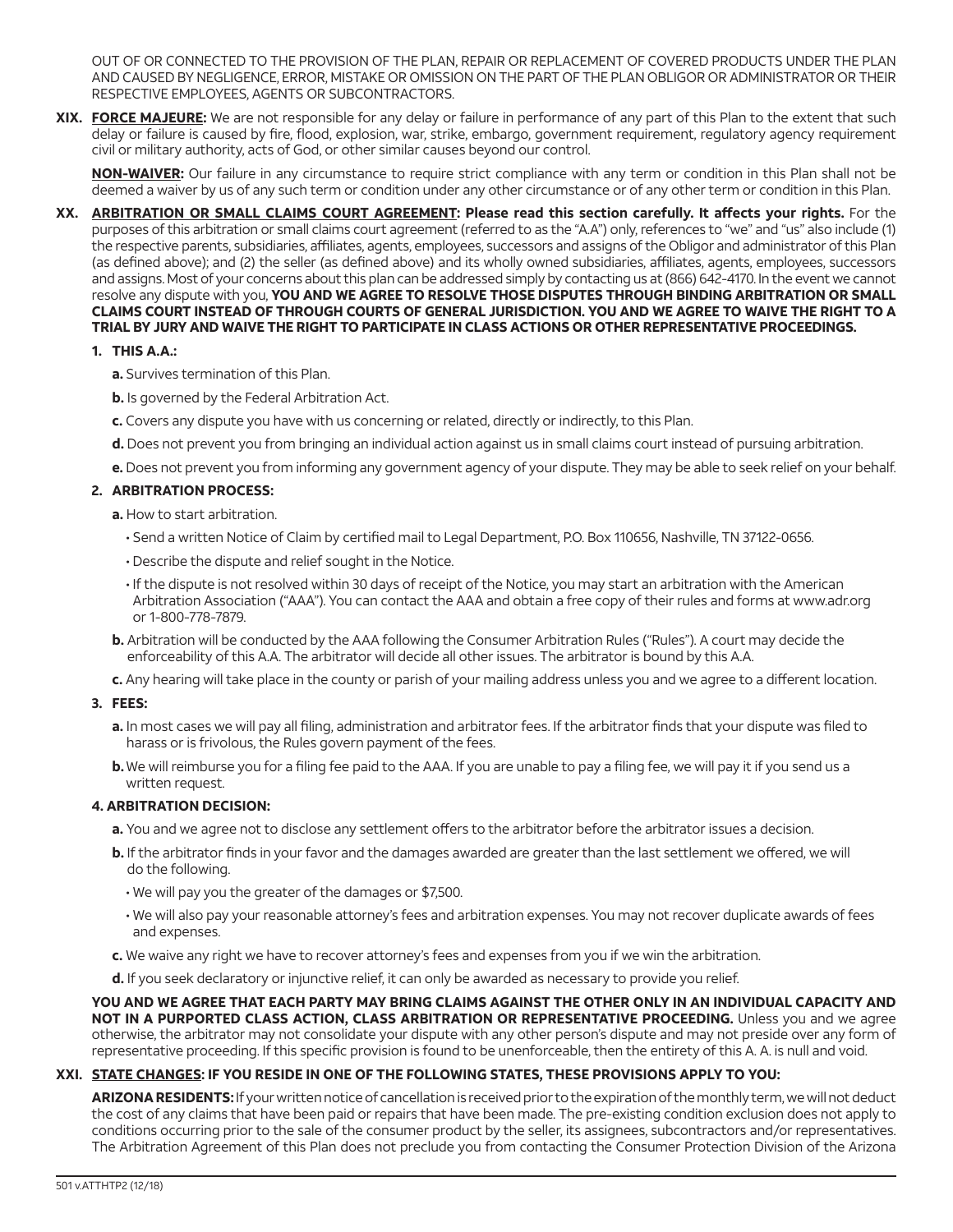Department of Insurance. Item (d) of the Exclusions section is deleted and replaced with the following: **"Breakdown resulting from: improper installation or setup, use not approved in the manufacturer's specifications, unauthorized modifications, alterations, repairs or repair personnel while owned by you."**

**CALIFORNIA RESIDENTS:** For all products other than home appliances and home electronic products, the Cancellation provision is amended as follows: If the Plan is cancelled: (a) within sixty (60) days of the receipt of this Plan, you shall receive a full refund of the price paid for the Plan less the cost of any claims that have been paid or repairs that have been made, or (b) after sixty (60) days, you will receive a pro rata refund, less the cost of any claims that have been paid or repairs that have been made.

**CONNECTICUT RESIDENTS:** In the event of a dispute with us or the administrator that cannot be resolved, you may contact the State of Connecticut, Insurance Department, P.O. Box 816, Hartford, CT 06142-0816, Attn: Consumer Affairs. The complaint must contain a description of the dispute, the purchase price of the product, the cost of repair of the product and a copy of this Plan. In-home service is provided.

**FLORIDA RESIDENTS:** The rate charged for this Plan is not subject to regulation by the Florida Office of Insurance Regulation.

**GEORGIA RESIDENTS:** We may only cancel this Plan before the end of its monthly term on the grounds of fraud, material misrepresentation, or nonpayment. The cancellation shall be in writing and shall conform to the requirements of O.C.G.A. 33-24-44. If this Plan is cancelled prior to the end of the monthly term, we will not deduct the cost of any claims that have been paid or repairs that have been made from your refund. This Plan excludes coverage for incidental and consequential damages and pre-existing conditions only to the extent such damages or conditions are known to you or reasonably should have been known to you. As stated in the Arbitration Agreement of this Plan, either party may bring an individual action in small claims court. The Arbitration Agreement provision does not preclude you from bringing issues to the attention of federal, state, or local agencies or entities of your dispute. Such agencies or entities may be able to seek relief on your behalf. You and we agree to waive the right to a trial by jury and waive the right to participate in class actions and class arbitrations or other similar proceedings. Nothing contained in the arbitration provision shall affect your right to file a direct claim under the terms of this Plan against Continental Casualty Company pursuant to O.C.G.A. 33-7-6.

**NEVADA RESIDENTS:** If the Plan is cancelled, we will not deduct the cost of any claims that have been paid or repairs that have been made from your refund. If this Plan has been in force for a period of seventy (70) days, we may only cancel before the expiration of the Plan term due to the following reasons: 1) You engage in fraud or material misrepresentation in obtaining this Plan or in filing a claim for service under this Plan; 2) You commit any act, omission, or violation of any terms of this Plan after the effective date of this Plan which substantially and materially increases the service required under this Plan; or 3) Any material change in the nature or extent of the required service or repair, including unauthorized service or repair, which occurs after the effective date of this Plan and causes the required service or repair to be substantially and materially increased beyond that contemplated at the time this Plan was purchased or last renewed. If we fail to pay the cancellation refund as stated in the Cancellation provision the penalty will be 10% of the purchase price for each thirty (30) day period or portion thereof that the refund and any accrued penalties remain unpaid. The following language is added to Section XII (d) of Exclusions section: "if the product is modified or altered without our authorization, we will only provide applicable coverage that is not related to the unauthorized modification or alteration or any damages arising therefrom, unless such coverage is otherwise excluded by this Plan." Contact us at (866) 642-4170 with questions, concerns or complaints about this Plan. In the event you do not receive satisfaction under this Plan, complaints or questions about this Plan may be directed to the Nevada Department of Insurance, telephone (888) 872-3234.

**NEW HAMPSHIRE RESIDENTS:** Contact us at (866) 642-4170 with, questions, concerns, or complaints about the Plan. In the event you do not receive satisfaction under this Plan, you may contact the State of New Hampshire Insurance Department, 21 South Fruit Street, Suite 14, Concord, NH 03301, telephone number: 1-603-271-2261. The arbitration agreement provision of this Plan is subject to Revised Statutes Annotated 542.

**NEW MEXICO RESIDENTS:** If this Plan has been in force for a period of seventy (70) days, we may not cancel before the expiration of the term or one (1) year, whichever occurs first, unless: (1) you fail to pay any amount due; (2) you are convicted of a crime which results in an increase in the service required under the Plan; (3) you engage in fraud or material misrepresentation in obtaining this Plan; (4) you commit any act, omission, or violation of any terms of this Plan after the effective date of this Plan which substantially and materially increase the service required under this Plan; or (5) any material change in the nature or extent of the required service or repair occurs after the effective date of this Plan and causes the required service or repair to be substantially and materially increased beyond that contemplated at the time you purchased this Plan.

**NORTH CAROLINA RESIDENTS:** The purchase of this Plan is not required either to purchase or to obtain financing for the product. We may non-renew but may only cancel this Plan prior to the expiration of the monthly term for non-payment by you or for violation of any of the terms and conditions of this Plan.

**OKLAHOMA RESIDENTS:** Coverage afforded under this Plan is not guaranteed by the Oklahoma Insurance Guaranty Association. Oklahoma service warranty statutes do not apply to commercial use references in this Plan. Oklahoma license number: 44199294.

**OREGON RESIDENTS:** The Arbitration Agreement provision of this Plan is replaced with the following: "For the purpose of this Arbitration Agreement, references to "we" and "us" also include the respective parents, subsidiaries, affiliates, service contract insurers, agents, employees, successors and assigns of the Plan Obligor and administrator, as defined above; and the seller and its wholly owned subsidiaries, affiliates, agents, employees, successors and assigns. Most of your concerns about the Plan can be addressed simply by contacting us at (866) 642-4170. In the event we cannot resolve any dispute, you and we may, in a separate agreement, consent to arbitration. YOU AND WE AGREE THAT EACH PARTY MAY BRING CLAIMS AGAINST THE OTHER ONLY IN AN INDIVIDUAL CAPACITY AND NOT AS A CLASS REPRESENTATIVE OR CLASS MEMBER IN ANY PURPORTED CLASS ACTION, CLASS ARBITRATION OR OTHER SIMILAR PROCEEDING. Any arbitration proceedings shall be conducted within the state of Oregon."

**SOUTH CAROLINA RESIDENTS:** Contact us at (866) 642-4170 with, questions, concerns, or complaints about the program. In the event you do not receive satisfaction under this Plan, complaints or questions about this Program may be directed to the South Carolina Department of Insurance, Capitol Center, 1201 Main Street, Ste. 1000., Columbia, SC 29201, or (800) 768-3467.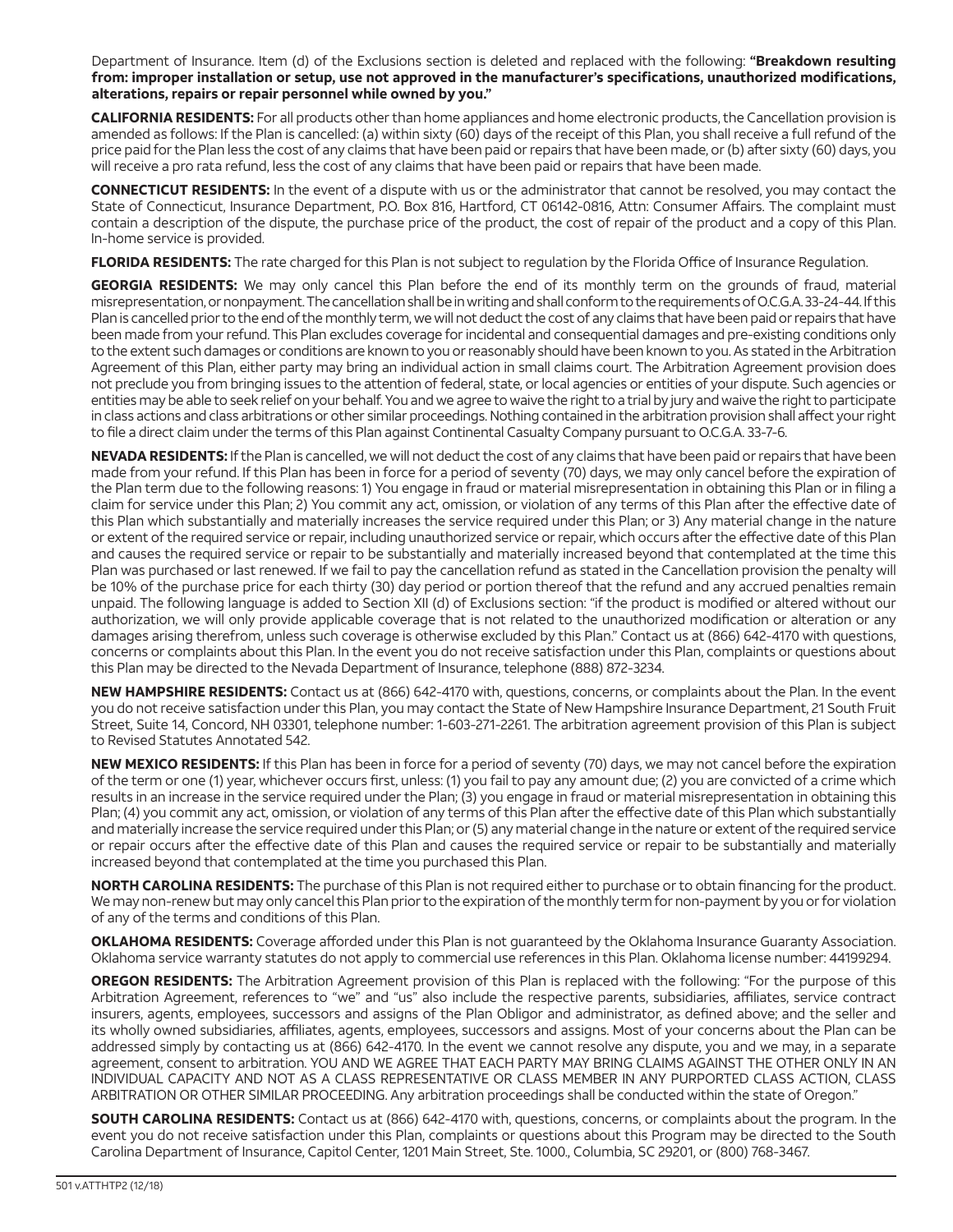**TEXAS RESIDENTS:** If you purchased this Plan in Texas, unresolved complaints concerning us or questions concerning us or questions concerning our registration may be addressed to the Texas Department of Licensing and Regulation, P.O. Box 12157, Austin, TX 78711, telephone number (512) 463-6599 or (800) 803-9202. You may apply for reimbursement directly to the insurer if a refund or credit is not paid before the forty-sixth (46th) day after the date on which the Plan is returned to us. Texas license number: 116.

**UTAH RESIDENTS: NOTICE: This Plan is subject to limited regulation by the Utah Insurance Department. To file a complaint, contact the Utah Insurance Department.** Coverage afforded under this Plan is not guaranteed by the Utah Property and Casualty Guaranty Association. The second sentence of Section XV Cancellation is deleted and replaced with the following: "This Plan may be cancelled by us or the administrator prior to the expiration of the term for: (i) material misrepresentation or substantial breaches of contractual duties, conditions, or warranties, by notifying you in writing at least thirty (30) days prior to the effective date of cancellation; or (ii) for nonpayment of premium by notifying you in writing at least ten (10) days prior to the effective date of cancellation. Such cancellation notifications shall state the effective date and reason for cancellation." Failure to notify within the prescribed time will not invalidate the claim if you can show that notification was not reasonably possible.

**VIRGINIA RESIDENTS:** Contact us at (866) 642-4170 with, questions, concerns, or complaints about the program. In the event you do not receive satisfaction under this Plan within sixty (60) days after your request, you may contact the Virginia Department of Agriculture & Consumer Services, Office of Charitable & Regulatory Programs to file a complaint.

**WASHINGTON RESIDENTS:** If we fail to act on your claim, you may contact Continental Casualty Company directly at 1-800-831-4262. You are not required to wait sixty (60) days before filing a claim directly with Continental Casualty Company.

**WISCONSIN RESIDENTS: THIS CONTRACT IS SUBJECT TO LIMITED REGULATION BY THE OFFICE OF THE COMMISSIONER OF INSURANCE.** We may only cancel this contract before the end of the agreed contract term on the grounds of nonpayment, a material misrepresentation made by you to us, or a substantial breach of duties by you relating to the product or its use. The fifth and sixth sentence of the first paragraph of the Arbitration Agreement provision of this contract is amended as follows: **(1) TO RESOLVE DISPUTES, YOU MAY CHOOSE EITHER BINDING ARBITRATION, PURSUANT TO THE ARBITRATION AGREEMENT PROVISION OF THIS CONTRACT, OR SMALL CLAIMS COURT. BY AGREEING TO THIS CONTRACT, YOU AND WE WAIVE THE RIGHT TO HAVE DISPUTES RESOLVED THROUGH COURTS OF GENERAL JURISDICTION, THE RIGHT TO TRIAL BY JURY, AND TO PARTICIPATE IN CLASS ACTIONS, CLASS ARBITRATIONS OR OTHER REPRESENTATIVE PROCEEDINGS;** and **(2)** the sentence "This A.A. is governed by the Federal Arbitration Act." of Section XX, sub-section (1)(b) is deleted in its entirety.

**WYOMING RESIDENTS:** Prior notice is not required if the reason for cancellation is nonpayment of the Plan fee, a material misrepresentation by you to us or seller, or a substantial breach of duties by you relating to the seller service or its use. The Arbitration Agreement provision in this Plan is replaced with the following: "If there are disputes between you and us that are not resolved by negotiations, you and we may in a separate written agreement voluntarily consent to arbitration. Any arbitration proceedings shall be conducted within the state of Wyoming." For the purpose of this Arbitration Agreement, references to "we" and "us" include the Plan Obligor and Administrator, as defined above, and their respective parents, subsidiaries, affiliates, service contract insurers, agents, employees, successors and assigns; and the seller and its wholly owned subsidiaries, affiliates, agents, employees, successors and assigns from which you purchased this Plan.

Administered by:

Asurion Services, LLC. Asurion Service Plans of Florida, Inc. P.O. Box 1340 • Sterling, VA 20167-1340 ©2018 Asurion, LLC • All Rights Reserved.

Customer Name: Customer Address:

**501 v.ATTHTP2 (12/18)**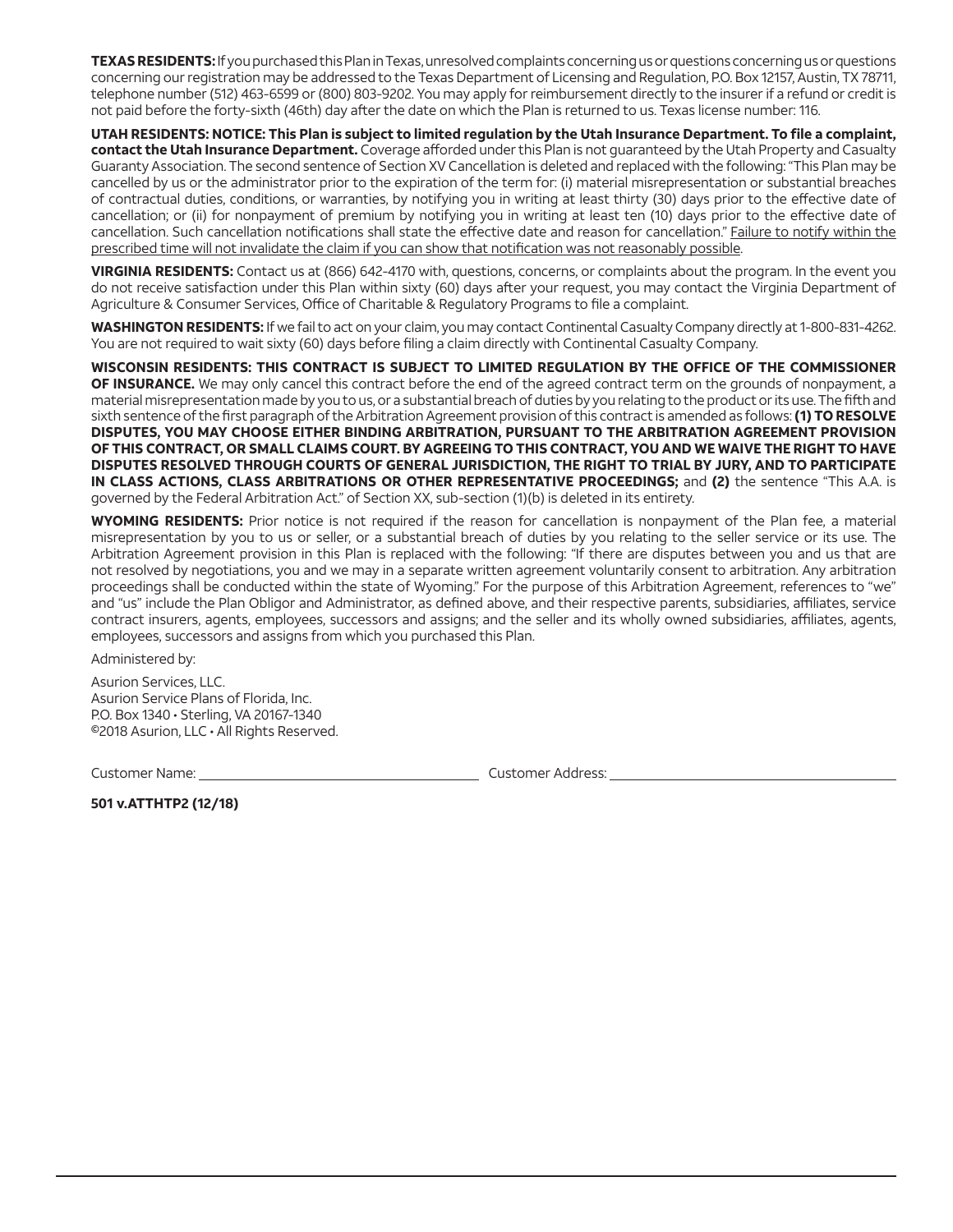#### **AT&T HOMETECH PROTECTION TECH SUPPORT TERMS OF SERVICE**

This Terms of Service Agreement for the AT&T HomeTech Protection web platform ("PLATFORM") and technical support and benefits included in the AT&T HomeTech Protection Services (the "Services") (collectively, the "Agreement") governs your use of the PLATFORM and Services. This Agreement covers services that are separate from the service contract product. Additional information about the service contract product and service is available in the service contract terms and conditions. Other services, features, and/or mobile applications available with AT&T HomeTech Protection may be subject to additional terms, and You are solely responsible for acceptance and adherence to those terms.

**PLEASE READ THIS AGREEMENT CAREFULLY AND COMPLETELY. THIS AGREEMENT IS A LEGAL CONTRACT BETWEEN YOU AND US. THIS AGREEMENT LIMITS THE LIABILITY OF US TO YOU AND CONTAINS AN ARBITRATION PROVISION REQUIRING DISPUTES TO EXCLUSIVELY GO TO ARBITRATION, AND IT ALSO CONTAINS A WAIVER TO ANY JURY TRIAL AND CLASS ACTIONS. IF YOU DO NOT AGREE WITH ANY OF THE TERMS OF THIS AGREEMENT, YOU MAY NOT USE THE PLATFORM OR THE SERVICES.**

#### **THE PLATFORM ALLOWS YOU TO ACCESS TECHNICAL SUPPORT AND RELATED SERVICES, WHICH MAY BE SUBJECT TO ADDITIONAL TERMS AND CONDITIONS. THE PLATFORM AND THE SERVICES ARE PROVIDED TO YOU BY US. CONTACT US AT termsofuse@asurion.com FOR INFORMATION ABOUT THE PLATFORM AND THE SERVICES.**

#### **Terms and Conditions Applicable to PLATFORM and the Services**

- **1. DEFINITIONS.** In this Agreement: (a) the words "We" and "Our" and "Us" mean Asurion Services, LLC and its respective parents, subsidiaries, branches, affiliates, agents, employees, successors and assigns; and (b) the words "You" and "Your" mean a person who uses the Services and/or PLATFORM and any person or entity represented by that individual; and (c) the word "Device(s)" means those eligible devices generally connected to other devices or networks via different wireless protocols such as Bluetooth, NFC, Wi-Fi, LiFi, 3G, etc., used by You and any additional devices as updated in Our sole discretion.
- 2. PRIVACY. Our Privacy Policy is available at https://www.asurion.com/privacy-policy/, and explains Our policies with respect to the collection, use and disclosure of information related to or derived from Your use of the PLATFORM and Services. Please read the applicable Privacy Policy carefully and completely. It is incorporated by reference into this Agreement, and by using the Services and/or PLATFORM, You consent to the collection, use and disclosure of Your information as set forth in that Policy. Because We cannot guarantee the security of Your personal information, You acknowledge and agree that You provide it to Us at Your own risk. If You know or suspect that the passwords associated with or stored on Your Device have been available to or accessed by anyone as a result of Your use of the Services and/or PLATFORM, You should immediately change or reset those passwords.
- **3. DATA-USAGE CHARGES.** You acknowledge and agree that You may need to purchase additional equipment or software to receive the full benefit of the Services, or incur data usage or other fees or charges if You use the Service and/or download and use the PLATFORM. You are solely responsible for the payment of those fees or charges, and any failure to pay them may result in suspension or termination of Your access to the Services and/or PLATFORM.
- **4. COMMUNICATIONS.** You agree to receive electronic communications from Us related to Your use of the PLATFORM and Services ("Core Communications"), and You cannot opt out of receiving those Core Communications. You also agree to receive electronic communications from Us related to Your Device, the PLATFORM, the Services, and additional Asurion products and services ("Non-Core Communications"), and You can opt out of receiving those Non-Core Communications by following the "unsubscribe" instructions included in them. You agree that You are solely responsible for any charges or fees associated with Core and Non-Core Communications. Communications may be made in several formats, including email or in-app/in-platform.
- **5. REMOTE ACCESS.** If available, the Remote Access function may allow a representative or third party to remotely access, with Your authorization, the Device to assist You in managing some features on Your Device. You expressly consent to our support technicians or third parties remotely accessing Your Device and any other devices included in the services, as well as any data, videos, pictures, text messages or other content thereon. You understand that this access may include visual access to any content available on Your Device during the remote share. Your use of the function may also convey certain information about Your Device to the representative, including, without limitation, Your settings information and information regarding Your files and content. Some of the remote accessing features may include remote control of the Device, with Your permission. To receive these remote Services, You may be required to download and/or run certain software applications ("Software") on Your Device and/or on any device connected to or used in connection with Your Device. You agree to comply with the terms and conditions applicable to the Software and, in the event of a conflict between those terms and conditions and this Agreement, the Software-specific terms and conditions control, but only regarding the Software itself. You are prohibited from and agree not to alter or copy the Software or any other materials provided to You as a result of Your use of the Services.
- **6. MONITORING.** Some of the PLATFORM functions and/or Services may include continuous monitoring or scanning of Your information and Devices in order to provide the Services. Those features will advise You in the engagement flows whether continuous monitoring is available, and information may be provided to You in reports or upon request.
- **7. FAMILY PLAN.** If available, You may be able to add authorized members to Your plan and coverage. Such authorized members may receive the same services You receive under Your applicable plan, or it may be a limited version of Your plan. If You provide us with information about individuals You wish to add to your plan, You are warranting that You are authorized to provide Us with that information, and it is Your responsibility to ensure all authorized members have read and agreed to this Agreement and its accompanying Privacy Policy.
- **8. DISCLAIMER OF WARRANTIES.** THE FOLLOWING DISCLAIMER SHALL APPLY TO YOU TO THE MAXIMUM EXTENT PERMITTED BY APPLICABLE LAW. YOU ACKNOWLEDGE AND AGREE THAT THE SERVICES AND PLATFORM ARE PROVIDED ON AN "AS IS" AND "AS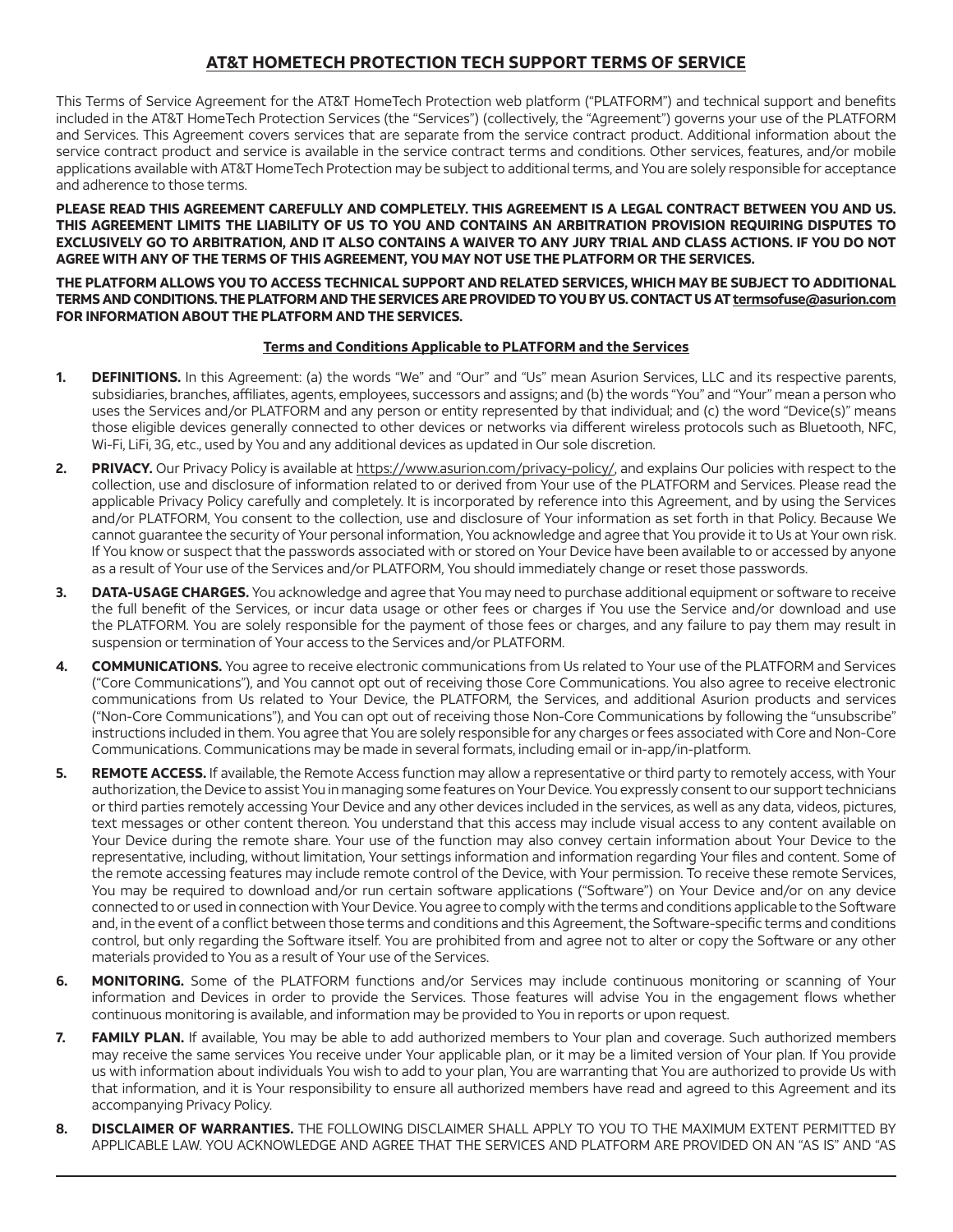AVAILABLE" BASIS, AND THAT YOUR USE OF OR RELIANCE ON EITHER IS AT YOUR SOLE RISK AND DISCRETION. WE HEREBY DISCLAIM ANY AND ALL REPRESENTATIONS, WARRANTIES AND GUARANTIES REGARDING THE SERVICES AND/OR PLATFORM, WHETHER EXPRESS, IMPLIED OR STATUTORY, AND INCLUDING, WITHOUT LIMITATION, THE IMPLIED WARRANTIES OF MERCHANTABILITY, FITNESS FOR A PARTICULAR PURPOSE, AND NON-INFRINGEMENT. FURTHERMORE, WE MAKE NO WARRANTY THAT (A) THE SERVICES AND/OR PLATFORM WILL MEET YOUR REQUIREMENTS; (B) THE SERVICES AND/OR PLATFORM WILL BE AVAILABLE, TIMELY, CURRENT, ACCURATE, RELIABLE, COMPLETE, SECURE OR ERROR-FREE; (C) THE QUALITY OF ANY PRODUCTS, SERVICES, INFORMATION OR OTHER MATERIAL ACCESSED OR OBTAINED BY YOU THROUGH THE SERVICES AND/OR PLATFORM WILL BE AS REPRESENTED OR MEET YOUR EXPECTATIONS; OR (D) ANY ERRORS IN THE SERVICES AND/OR PLATFORM WILL BE CORRECTED. NO ADVICE OR INFORMATION, WHETHER ORAL OR WRITTEN, OBTAINED BY YOU FROM US OR THE SERVICES AND/OR PLATFORM SHALL CREATE ANY REPRESENTATION, WARRANTY OR GUARANTY. FURTHERMORE, YOU ACKNOWLEDGE AND AGREE THAT WE HAVE NO OBLIGATION TO SUPPORT OR MAINTAIN THE SERVICES AND/OR PLATFORM. YOU ACKNOWLEDGE AND AGREE THAT WE MIGHT NOT BE ABLE TO OFFER THE SERVICES AND/OR PLATFORM AT ALL, IN THE ABSENCE OF THE FOREGOING DISCLAIMERS AND LIMITATIONS. IN THE EVENT OF ANY FAILURE OF THE SERVICES AND/OR PLATFORM TO CONFORM TO ANY APPLICABLE WARRANTY, YOU MAY NOTIFY US AND WE WILL, AS YOUR SOLE AND EXCLUSIVE REMEDY, USE COMMERCIALLY REASONABLE EFFORTS TO SATISFY THE WARRANTY. WE WILL HAVE NO OTHER WARRANTY OBLIGATION WHATSOEVER WITH RESPECT TO THE SERVICES AND/ OR PLATFORM, AND ANY OTHER CLAIMS, LOSSES, LIABILITIES, DAMAGES, COSTS OR EXPENSES ATTRIBUTABLE TO ANY FAILURE TO CONFORM TO ANY WARRANTY WILL BE YOUR SOLE RESPONSIBILITY.

- **9. LIMITATION OF LIABILITY.** THE FOLLOWING LIMITATIONS SHALL APPLY TO YOU TO THE MAXIMUM EXTENT PERMITTED BY APPLICABLE LAW. UNDER NO CIRCUMSTANCES SHALL WE BE LIABLE FOR ANY INDIRECT, INCIDENTAL, CONSEQUENTIAL, SPECIAL OR EXEMPLARY DAMAGES ARISING OUT OF OR IN CONNECTION WITH YOUR ACCESS OR USE OF OR INABILITY TO ACCESS OR USE THE SERVICES AND/OR PLATFORM, WHETHER OR NOT THE DAMAGES WERE FORESEEABLE AND WHETHER OR NOT WE WERE ADVISED OF THE POSSIBILITY OF SUCH DAMAGES INCLUDING, WITHOUT LIMITATION, DAMAGES FOR LOSS OF PROFITS OR REVENUES, FAILURE TO TRANSMIT OR RECEIVE ANY DATA, LOSS, MISUSE OR DISCLOSURE OF DATA OR CONFIDENTIAL INFORMATION, BUSINESS INTERRUPTION, LOSS OF PRIVACY, CORRUPTION OR LOSS OF DATA, FAILURE TO RECEIVE OR BACKUP YOUR DATA (OR ARCHIVED DATA) OR ANY OTHER PECUNIARY LOSS WHATSOEVER ARISING OUT OF OR IN ANY WAY RELATED TO THE SERVICES AND/OR PLATFORM. WITHOUT LIMITING THE GENERALITY OF THE FOREGOING, OUR AGGREGATE LIABILITY TO YOU (WHETHER BASED IN CONTRACT, NEGLIGENCE, STRICT LIABILITY, STATUTE OR OTHER THEORY OF LIABILITY) SHALL NOT EXCEED THE AMOUNT OF THE FEES PAID BY YOU FOR THE SERVICES AND/OR PLATFORM AS APPLICABLE, IF ANY, DURING THE TWO (2) MONTHS IMMEDIATELY PRECEDING THE EVENT GIVING RISE TO THE CLAIM, OR \$100.00, WHICHEVER IS GREATER. THE FOREGOING LIMITATIONS WILL APPLY EVEN IF THE ABOVE STATED REMEDY FAILS OF ITS ESSENTIAL PURPOSE.
- **10. ARBITRATION AGREEMENT.** Most of Your concerns about the Services and/or PLATFORM can be addressed by contacting Us at **termsofuse@asurion.com**. For any dispute with Us, You agree to first contact us and attempt to resolve the dispute with us informally.
	- **A. YOU AND WE AGREE TO RESOLVE ANY DISPUTES THROUGH BINDING ARBITRATION OR SMALL CLAIMS COURT INSTEAD OF THROUGH COURTS OF GENERAL JURISDICTION. YOU AND WE AGREE THAT ANY ARBITRATION WILL TAKE PLACE ON AN INDIVIDUAL BASIS ONLY. YOU AND WE AGREE TO WAIVE ALL RIGHTS TO A JURY TRIAL AND TO PARTICIPATE IN CLASS ACTIONS OR OTHER REPRESENTATIVE PROCEEDINGS.** This Arbitration Agreement ("ARB") shall survive the termination of the Agreement and is governed by the Federal Arbitration Act. This ARB shall be interpreted broadly, and it includes any dispute You have with Us that arises out of or relates in any way to Your relationship with Us or the Services and/or PLATFORM, whether based in contract, tort, statute, fraud, misrepresentation or otherwise. However, this ARB does not preclude You from bringing an individual action against Us in small claims court or from informing any federal, state or local agencies of Your dispute. Such agencies may be able to seek relief on Your behalf.
	- **B.** To initiate arbitration, send a written Notice of Claim by certified mail to: Legal Department, P.O. Box 110656, Nashville, TN 37122- 0656. The Notice must describe the dispute and the relief sought. If We do not resolve the dispute within 30 days of receipt of the Notice, You may start an arbitration with the American Arbitration Association ("AAA"). You may contact the AAA and obtain a free copy of the rules and forms necessary to start an arbitration proceeding at www.adr.org or 1-800-778-7879. We will reimburse You for a filing fee paid to the AAA, and if You are unable to pay a filing fee, We will pay it if You send a written request by certified mail to the Legal Department.
	- **C.** The arbitration shall be administered by the AAA in accordance with the Consumer Arbitration Rules and the Supplementary Procedures for Consumer Related Disputes ("Rules") in effect at the time the arbitration is started and as modified by this ARB. The arbitrator is bound by the terms of this ARB and shall decide all issues, with the exception that issues relating to the enforceability of this ARB may be decided by a court. If Your dispute is for \$10,000 or less, You may conduct the arbitration by submitting documents to the arbitrator or by telephone. If Your dispute is for more than \$10,000, Your right to hearings will be determined by the Rules. Unless otherwise agreed, any hearings will take place in the county/parish of Your mailing address. We will pay all filing, administration and arbitrator fees for any arbitration, unless Your dispute is found by the arbitrator to have been frivolous or brought for an improper purpose under Federal Rule of Civil Procedure 11(b). In that case, the Rules govern payment of such fees.
	- **D.** The arbitrator shall issue a decision including the facts and law upon which his/her decision is based. If the arbitrator finds in Your favor and issues a damages award that is greater than the value of the last settlement offer made by Us or if We made no settlement offer, and the arbitrator awards You any damages, We will: (1) pay You the amount of the award or \$2,500, whichever is greater; and (2) pay Your attorney, if any, the attorney's fees and expenses reasonably incurred in the arbitration. While the right to the attorney's fees and expenses discussed above is in addition to any right You may have under applicable law, neither You nor Your attorney may recover duplicate awards of attorney's fees and expenses. We hereby waive any right We may have under applicable law to recover attorney's fees and expenses from You if it prevails in the arbitration.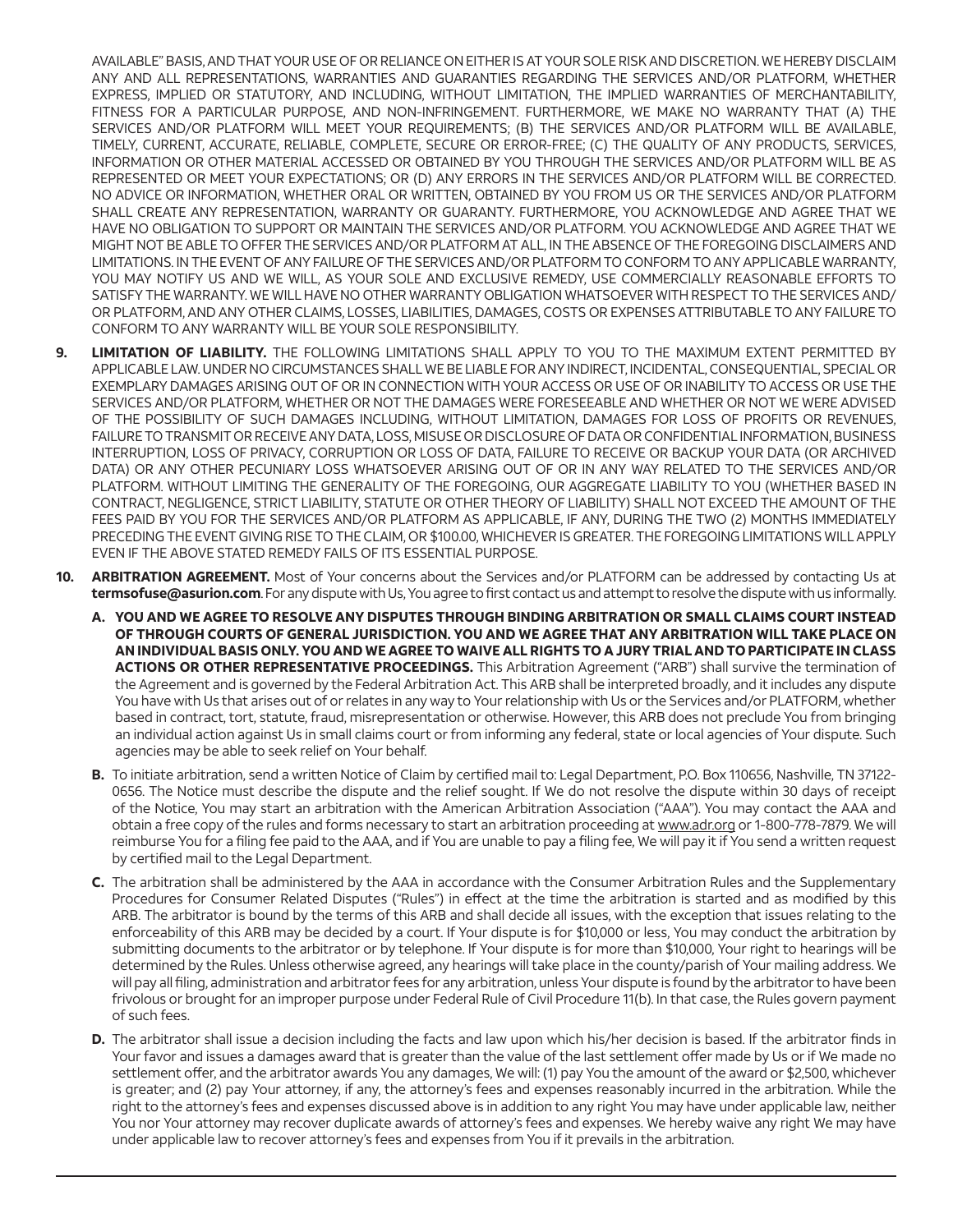- **E.** If You seek declaratory or injunctive relief, that relief can be awarded only to the extent necessary to provide You relief. **YOU AND WE AGREE THAT EACH PARTY MAY BRING CLAIMS AGAINST EACH OTHER ONLY IN AN INDIVIDUAL CAPACITY AND NOT IN A PURPORTED CLASS ACTION, CLASS ARBITRATION OR OTHER REPRESENTATIVE PROCEEDING.** Unless You and We agree otherwise, the arbitrator may not consolidate Your dispute with the dispute of any other person and may not preside over any form of representative or class proceeding. If this specific provision of this ARB is found to be unenforceable, then the entirety of this ARB is null and void.
- **11. CLAIM LIMITATION.** Unless otherwise allowed by applicable law, any claim related to the Services and/or PLATFORM shall be brought within one year of the events giving rise to the claim. Failure to assert any such claim during that one-year period results in the claim being forever waived and barred.
- **12. THIRD-PARTIES.** The Services and/or PLATFORM may expose You to content, websites, products and services created or provided by parties other than Us ("third-party content"). We do not review, endorse or assume any responsibility for third-party content and shall have no liability to You for access to or use of third-party content. You access or use third-party content at Your own risk and discretion, and You understand that this Agreement and Privacy Policy do not apply to that third-party content. We may use authorized third parties to provide the functions and Services, which may require us to share Your information with those third parties.
- 13. **INTELLECTUAL PROPERTY RIGHTS.** You agree that all copyrights, patents, trademarks, trade secrets and other intellectual property or proprietary rights associated with the Services and/or PLATFORM are Our exclusive property, and all such rights not expressly granted to You in this Agreement are hereby reserved and retained by Us. If You submit comments or ideas about the Services and/or PLATFORM, including ways to improve the Services and/or PLATFORM or other products or services ("Ideas"), You agree that Your submission is gratuitous, unsolicited and without restriction. It does not place Us under any fiduciary or other obligation, and We are free to use the Idea without compensation to You and/or to disclose the Idea to anyone on a non-confidential basis. You further acknowledge that We do not, by acceptance of Your submission, waive any rights to use similar or related ideas previously known to Us, or developed by its employees or obtained from sources other than You.
- **14. INDEMNIFICATION.** You agree to indemnify, defend, and hold Us harmless from any claim, proceeding, loss, damage, liability or expense of any kind arising out of or in connection with the following: (a) Your use or misuse of the Services and/or PLATFORM; (b) Your alleged or actual breach of this Agreement; (c) Your alleged or actual violation of any applicable rule, law or regulation; (d) Your negligence or willful misconduct; or (e) Your alleged or actual violation of the intellectual property or other rights of third parties. We reserve the right, at Your expense, to assume the exclusive defense and control of any matter which You are required to indemnify, and You agree to cooperate in that defense.
- **15. ASSIGNMENT.** This Agreement and any rights or licenses granted hereunder may not be transferred or assigned by You, but may be transferred or assigned by Us, without restriction. Any attempted transfer or assignment in violation of this provision is null and void.
- **16. SEVERABILITY & WAIVER.** If any term of this Agreement is found to be invalid or unenforceable, that term should be modified to the extent possible to make it valid or enforceable without losing its intent and purpose. If no such modification is possible, the term should be severed from this Agreement. Any failure to enforce a right or term of this Agreement shall not be deemed a waiver of that right or term.
- **17. TERMINATION OR CHANGE OF THE PLATFORM AND SERVICES.** We reserve the right to modify this Agreement, and Your continued use of the PLATFORM or Services represents Your agreement to those modifications. We reserve the right to suspend or terminate Your use of the PLATFORM or Services at any time and for any reason, including for abuse, excessive usage or failure to pay any fees or charges. We also reserve the right to change the scope or extent of the PLATFORM or Services at any time and for any reason. Any refund of fees or charges We may agree to pay in such circumstances will be limited to the fees You paid for the PLATFORM or Services as applicable.
- **18. ENTIRE AGREEMENT & GOVERNING LAW.** This Agreement and the documents incorporated by reference constitute our entire agreement with respect to the Services and supersede any prior or contemporaneous agreements. This Agreement and Your relationship with Us shall be governed by and construed in accordance with the laws of the State of Tennessee, without regard to conflicts of law provisions. The application of the United Nations Convention on Contracts for the International Sale of Goods is expressly excluded.

#### **Terms Specific to the PLATFORM**

- **19. USE.** The PLATFORM is developed and provided by Us. The PLATFORM is intended for Your use only. You may use the PLATFORM only if You can form a binding contract with Us and You are not a person who is barred from using the PLATFORM by laws of the United States or any other applicable jurisdiction. The PLATFORM is operated from facilities in the United States and/or Israel, and We make no representation that the PLATFORM is appropriate or available for use in other locations. We cannot guarantee that the PLATFORM is compliant with any laws outside of the United States. You should not use the PLATFORM when traveling outside the United States and instead should use the contact telephone number internationally.
- **20. LICENSE.** We grant You a personal, revocable, non-transferable, non-exclusive limited right to access and use the PLATFORM solely as permitted by its functions. We grant You no other rights, beyond what is expressly granted to You herein, and We hereby reserve any and all other rights.
- **21. FUNCTIONS.** The PLATFORM includes several functions and the ability to access several Services, and Your ability to access those functions depends upon Your Device and Your agreement with Us. We do not warrant that the PLATFORM will be compatible with or operable on Your Device or that any particular PLATFORM function will be available to You. You acknowledge and agree that not all of the PLATFORM functions may be available to You at all times or at any time. Your Device must be powered on and have internet access for the PLATFORM to operate. We reserve the right to change, suspend or discontinue the PLATFORM and/or any of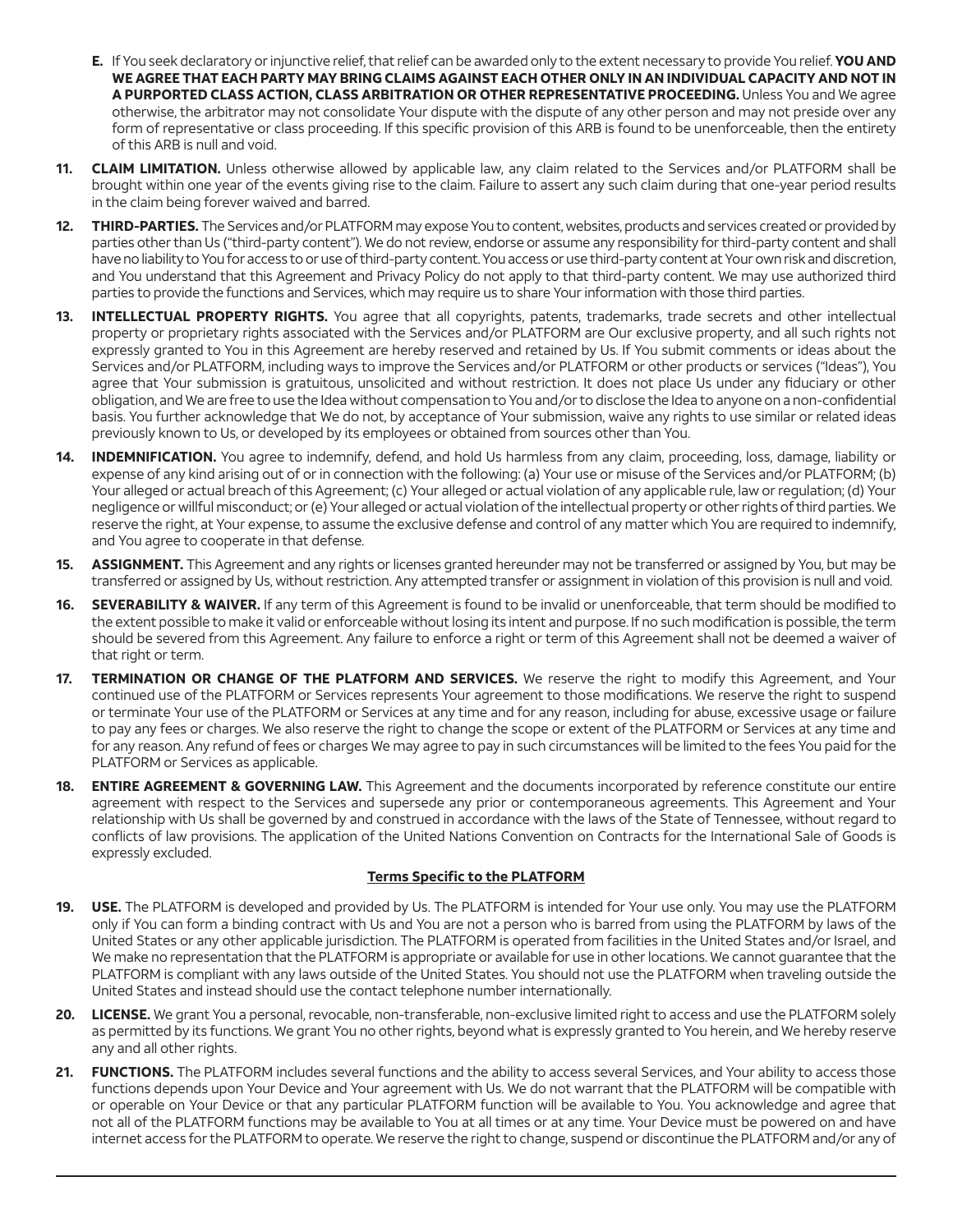its functions at any time, for any reason and without notice or liability to You. It is Your responsibility to accept any updates to the PLATFORM in order to access all of the PLATFORM's features. We will not assume any liability if You do not have the most current version of the PLATFORM on Your Device.

- **22. PASSWORD & ACCOUNT INFORMATION.** You may be asked to provide an email address, mobile phone number, and/or other identifying information and create a password in order to access certain features and functions. If required, you agree that you will provide Us with complete and accurate information when creating Your account and using the PLATFORM. You are solely responsible for any activity that occurs on or in relation to Your account and for keeping Your password confidential, and You are solely liable for any damages resulting from Your failure to do so. Anyone with access to Your account or password can use the PLATFORM on Your Device. If You believe that the confidentiality of Your account or password has been compromised, You should change Your password immediately.
- **23. RESTRICTIONS ON USE.** You shall not use the PLATFORM in any way that violates any applicable rules, laws or regulations or infringes any copyright, trademark or other intellectual property right of any third party or discloses a trade secret or confidential information. You shall not: (a) decompile, reverse engineer, disassemble, derive the source code of or decrypt the PLATFORM; (b) make any modification, adaptation, improvement, enhancement, translation or derivative work from the PLATFORM; (c) redistribute, rent, lease, loan, resell, sublicense, distribute, or otherwise transfer the PLATFORM to any third party; or (d) remove, obscure, or alter any proprietary notices (including any notice of copyright or trademark) of the PLATFORM. Use of the PLATFORM is intended for personal use only and it shall not be used for commercial or business purposes.
- **24. MISUSE.** You shall not misuse the PLATFORM, including, without limitation, using the PLATFORM in any manner that: (a) interferes with or interrupts the PLATFORM or any hardware, software, system or network connected with the PLATFORM; (b) stalks, harasses, threatens or harms any person or is otherwise invasive of another's privacy rights; (c) uses the PLATFORM functions on a device without permission; (d) tampers with or makes an unauthorized connection to any network, including, without limitation, the network of any wireless carrier; (e) disseminates viruses or other computer code, files or programs that interrupt, destroy or limit the functionality of the PLATFORM or any other computer software or hardware.
- **25. OPEN SOURCE AND THIRD-PARTY SOFTWARE.** The PLATFORM may include open source or third-party software, and Your use of the PLATFORM is subject to any licenses or agreements governing that software.
- **26. COMPLIANCE WITH U.S. EXPORT LAWS.** By downloading the PLATFORM, You acknowledge that the PLATFORM is subject to U.S. Export law, and that You will comply with all domestic and international export laws and regulations that apply to the PLATFORM.

#### **Terms Specific to the Services:**

- **27. SCOPE OF SERVICES. The Services are developed and provided by Us and include the PLATFORM functions listed in Section 21 ("Functions") of this Agreement.** If available and depending on Your plan and Your area, the Services may include various forms of in-home and/or in-store support for Your eligible Device(s) and technical support for the use of Your Devices with other devices and services manufactured to be compatible with Your Device or intended to be connected thereto. These in-home and in-store Services are subject to change at Our discretion and may be subject to additional terms and fees, and such information will be made available to You. Any in-home Services require the presence of an authorized adult, 18 years of age or older, for the entirety of the inhome appointment. Various in-store Services and their accompanying fees will be made available to You at participating locations. In-store Services are subject to change at Our discretion and may do so as frequently as monthly. Depending on the store location, in-store Services may include, but are not limited to, technical assistance with software removals or installations, data transfer, backup, and recovery, and Device health checks. Ask Your local store manager for information about available in-home and in-store Services, and when You will be eligible to receive those Services. All Services and their availability are subject to change at Our discretion and Your eligibility to receive the Services is dependent on, among other things, Your adherence to this Agreement and to the terms and conditions of the service contract product. You may not be eligible to receive all of the Services. The Services do not include, among other things, (a) assistance with third-party software or services that are not related to Your Device; (b) installation of third-party software or OEM drivers not supported by Your Device; (c) assistance with network coverage issues, such as dropped calls/data interruptions; (d) over-the-air updates to operating systems, firmware, or some software; (e) diagnostic support not related to Your Device; (f) modification of Original Equipment Manufacturer ("OEM") software; (g) hardware and equipment setup and repair; (h) installation of non-sanctioned applications; or (i) assistance with enterprise level software industry specific hardware or equipment. If applicable, Your plan may include support for authorized family members. You are responsible for acquiring consent from the individual whose information You share with us in order to provide the Services. For more information and answers to frequently asked questions, please visit https://hometechprotection.com.
- **28. AVAILABILITY OF SERVICES.** The Services are developed and provided by Us or Our authorized third-party providers. The digital technical support Services are available 24/7. The in-store Services are available during regular open hours of the applicable store. If available in Your area, the in-home technology product set-up Services are available by appointment only. The Services are available only for Your Devices. To use the Services, the individual seeking service on Your behalf must provide information identifying himself or herself as Your owner, member, partner, director, manager, employee, or agent.
- **29. SERVICE FEES.** The functions and Services are available to You upon payment, unless You are eligible for a free trial. You will be required to agree to a subscription plan. Additional fees may apply to additional Services made available to You outside of the service contract plan. In the event you do not make a required payment, Your use of the Services may be cancelled and/or terminated. For additional information about the various available Service fees, please visit https://hometechprotection.com.
- **30. AUTO RENEWAL TERMS.** We will automatically renew your subscription where applicable and according to Your plan until the Service is cancelled. You will be provided with an option to cancel the renewal. To avoid renewal charges for the next period, autorenewal must be cancelled prior to the renewal date. For additional information, please visit https://hometechprotection.com.